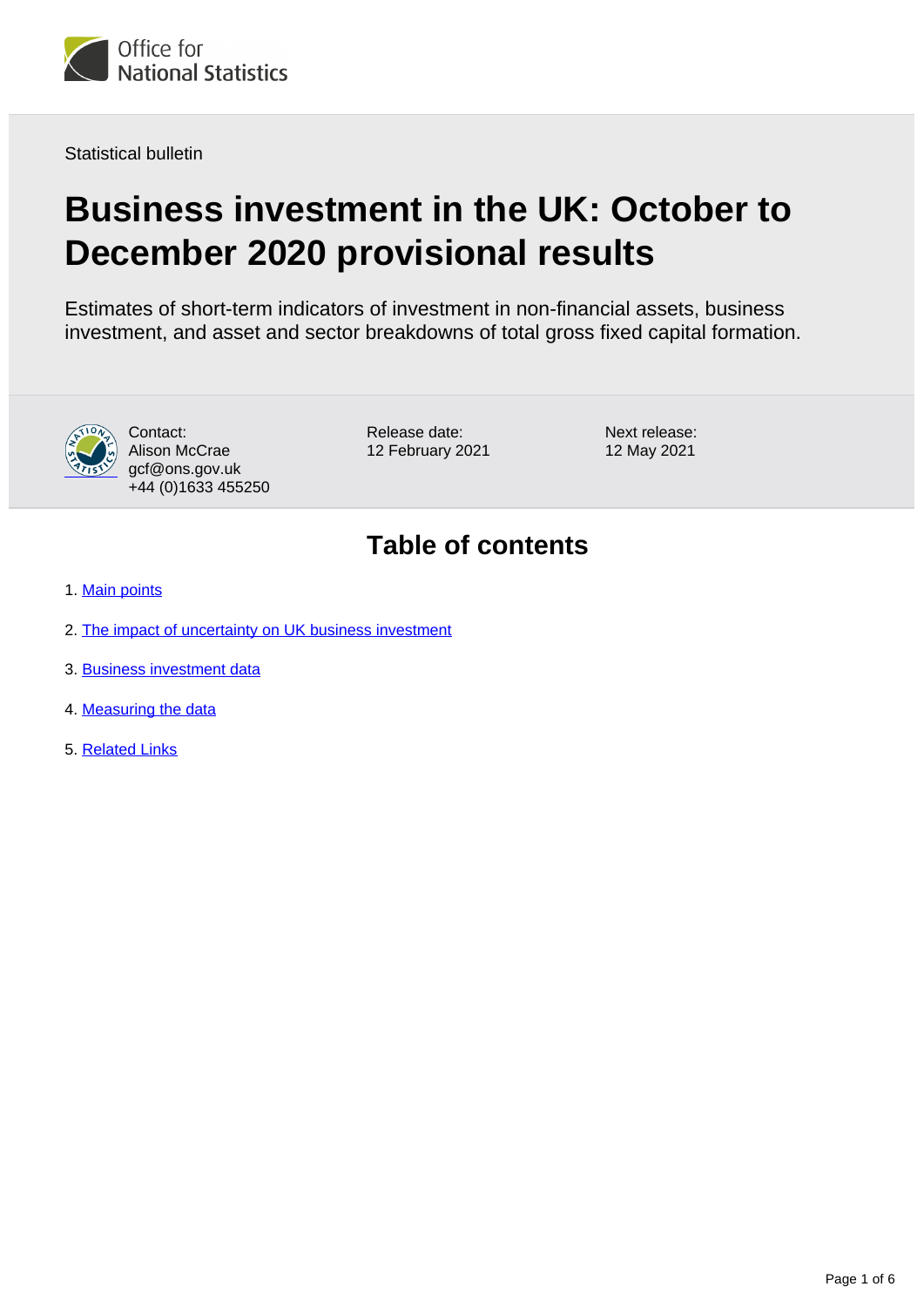## <span id="page-1-0"></span>**1 . Main points**

- Business investment increased by 1.3%, in volume terms, between Quarter 3 (July to Sept) 2020 and Quarter 4 (Oct to Dec) 2020; however, business investment was 10.3% below Quarter 4 2019 levels, before the impact of the coronavirus (COVID-19) pandemic.
- All assets, except intellectual property products, contributed positively to the quarter-on-quarter growth in business investment; transport equipment made the largest positive contribution.
- **Between 2019 and 2020 business investment fell by 10.7%; by comparison, during the 2008 global** economic downturn business investment fell by 11.9% between 2008 and 2009.
- Gross fixed capital formation (GFCF) increased by 2.1%, in volume terms, between Quarter 3 2020 and Quarter 4 2020; the level of GFCF was 3.5% below where it was at the end of 2019.
- All assets, except intellectual property products, contributed positively to the quarter-on-quarter growth in GFCF; transport equipment made the largest positive contribution.
- **Between 2019 and 2020 GFCF fell by 8.7%; by comparison, during the 2008 global economic downturn** GFCF fell by 15.3% between 2008 and 2009.

## <span id="page-1-1"></span>**2 . The impact of uncertainty on UK business investment**

The coronavirus (COVID-19) pandemic had far-reaching social and economic effects, as the first national lockdown in March 2020 restricted economic activity. This led to a 22.1% fall in business investment, between Quarter 2 (Apr to June) 2020 and Quarter 3 (July to Sept) 2020. Excluding the effects of a re-classification in 2005, this was the largest quarterly fall on record. The easing of lockdown restrictions in Quarter 3 (July to Sept) 2020, brought with it a 14.5% growth in business investment which, aside from the impact of the 2005 reclassification, represented the largest quarterly increase on record. This growth has continued into Quarter 4 (Sept to Dec) 2020, albeit at a much slower rate of 1.3%. Though investment has grown since its record fall, it is still 10.3% below where it was at the end of 2019, before the impact of the coronavirus (COVID-19) pandemic. The higher levels of economic uncertainty are potentially having a more pronounced effect on the willingness of firms to undertake investment.

#### **More about economy, business and jobs**

- All ONS analysis, summarised in our [economy, business and jobs roundup.](https://www.ons.gov.uk/economy/economicoutputandproductivity/output/articles/ukeconomylatest/2021-01-25)
- Explore the latest trends in employment, prices and trade in our [economic dashboard.](https://www.ons.gov.uk/economy/nationalaccounts/articles/dashboardunderstandingtheukeconomy/2017-02-22)
- View [all economic data](https://www.ons.gov.uk/economy/datalist?filter=datasets).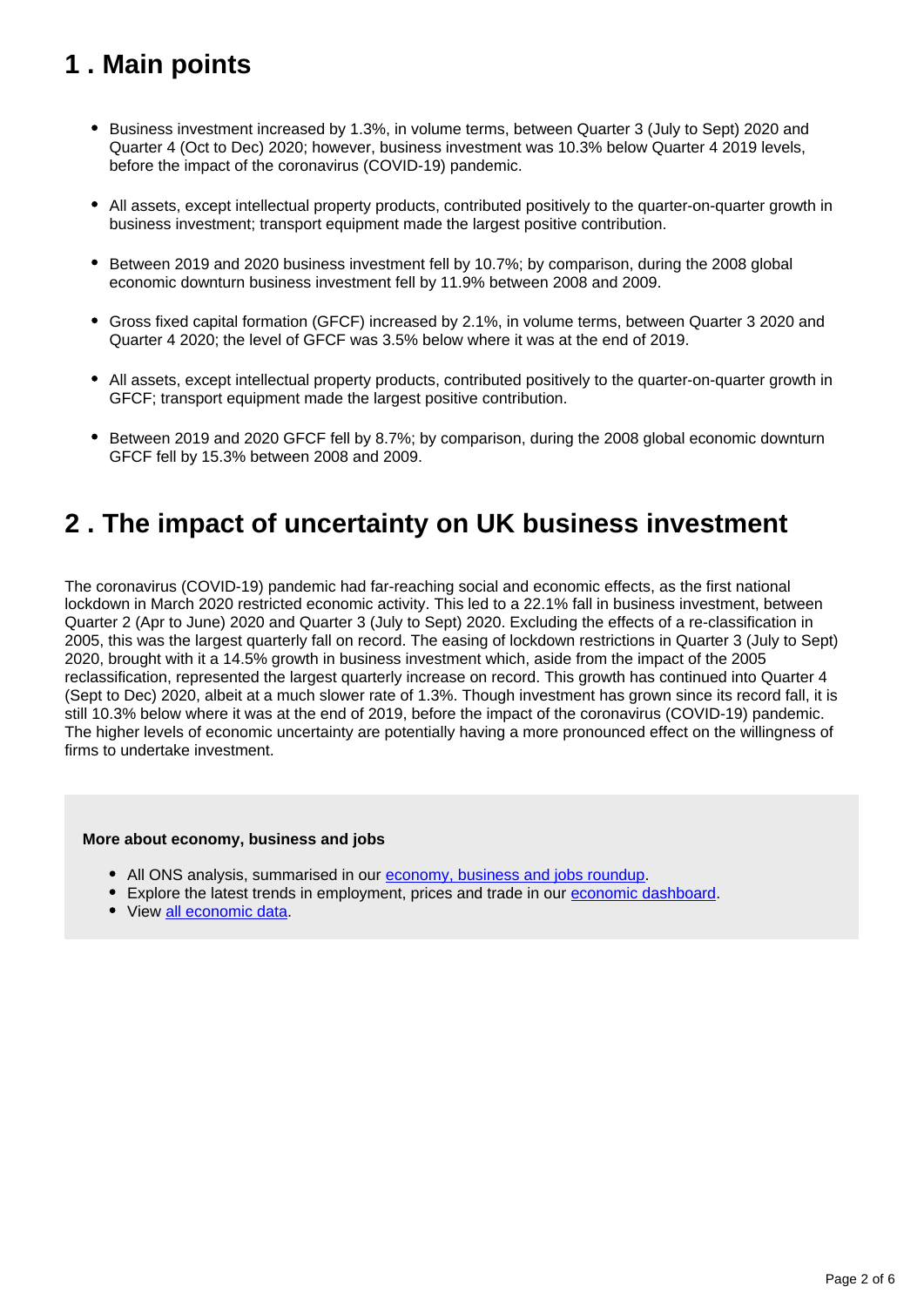#### **Figure 1: Comparing the severity of the coronavirus (COVID – 19) pandemic with the EU referendum and the 2008 economic downturn**

**UK business investment, chained volume measure, seasonally adjusted-excluding British Nuclear Fuels (BNFL) in Quarter 2 (Apr to June) 2005; indexed to Quarter 4 (Oct to Dec) 2019 pre-pandemic reference period**

Figure 1: Comparing the  $\frac{2008}{3600}$  figure 1: Comparing the  $\frac{2008}{3600}$  fully of the coronavirus  $\frac{E(K)}{E(F)}$  conomic<br>19) pandemic with the EU referendum and the 2008 economic Corol pand downturn

UK business investment, chained volume measure, seasonally adjusted-excluding British Nuclear Fuels (BNFL) in Ouarter 2 (Apr to lune) 2005; indexed to Ouarter 4 (Oct to Dec) 2019 prepandemic reference period



**Source: Office for National Statistics – Business Investment provisional results**

**Notes:**

- 1. Q1 refers to Quarter 1 (Jan to Mar), Q2 refers to Quarter 2 (Apr to June), Q3 refers to Quarter 3 (July to Sept) and Q4 refers to Quarter 4 (Oct to Dec).
- 2. Index is referenced to Quarter 4 (Oct to Dec) 2019.

The period of the 2008 economic downturn provides the closest comparisons to the quarterly decreases seen in 2020. Volatility in business investment commenced in 2007, with several quarter-on-quarter falls between Quarter 4 2007 and Quarter 3 2009, the largest of which was 9.6% in Quarter 1 (Jan to Mar) 2009. By the end of 2009, business investment was 24.2% lower than pre-economic downturn levels. The relationship between heightened uncertainty and lowered investment was prominent throughout this period. The Bank of England's [Monetary Policy](https://www.bankofengland.co.uk/monetary-policy-report/2019/november-2019/in-focus-uncertainty-and-brexit)  [Report](https://www.bankofengland.co.uk/monetary-policy-report/2019/november-2019/in-focus-uncertainty-and-brexit) suggested that uncertainty rapidly increased during the downturn as the long-term economic outlook became unsettled. It took three years after the economic downturn until Quarter 4 (Oct to Dec) 2012 for business investment to regain half of its loses before fully regaining its pre-downturn levels in Quarter 1 (Jan to Mar) 2015. In contrast, it has taken one quarter, thus far, for investment to recoup half of Quarter 2 (April to June) 2020 losses, when the impact of the pandemic was first observed.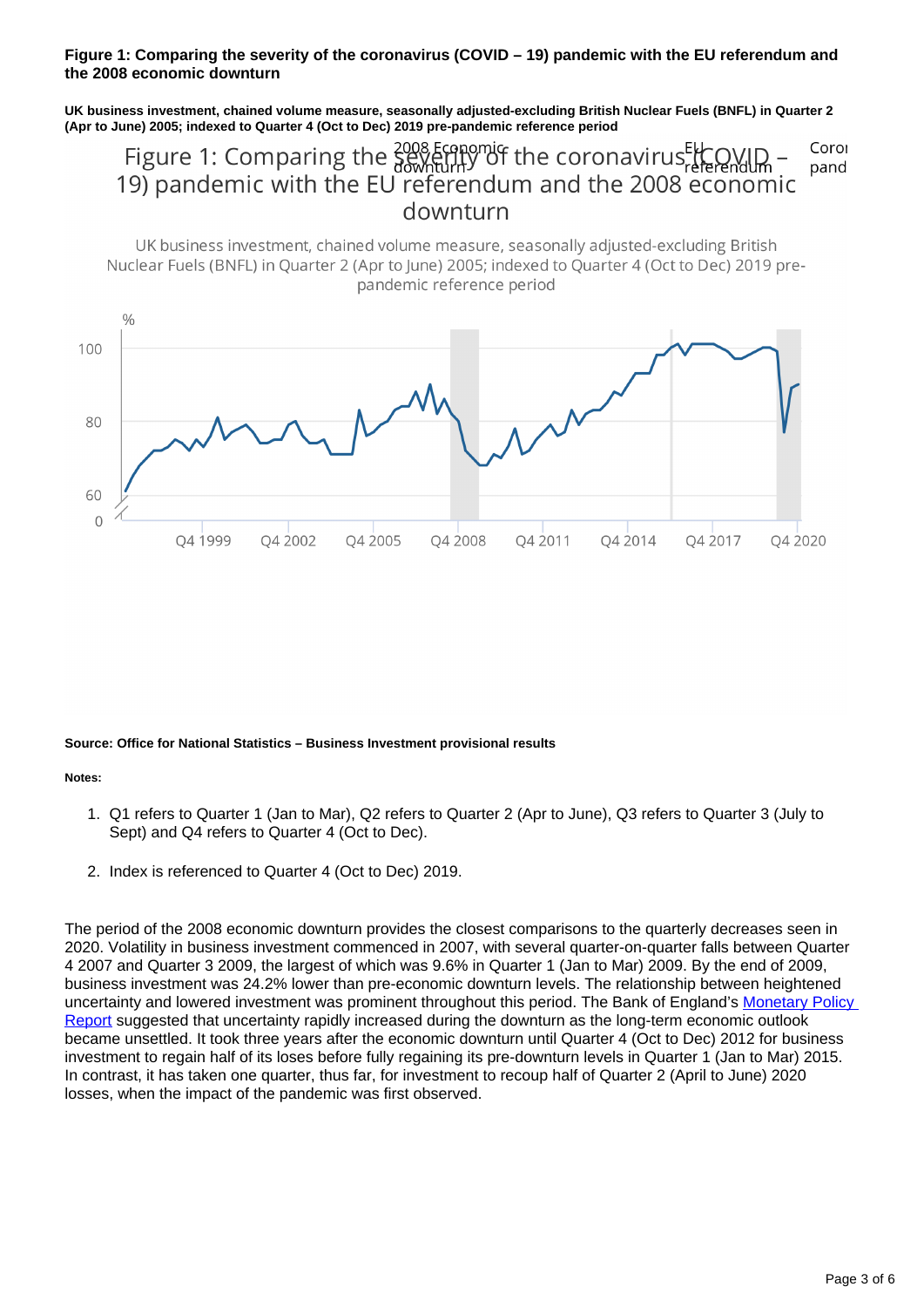The recovery in business investment continued until the EU referendum of 2016. The UK's decision to leave the EU and the subsequent negotiations also created substantial uncertainty for UK businesses. Post-referendum investment saw muted growth when compared with the preceding quarters. According to the Bank of England's Decision Maker Panel, this muted growth can be explained by the fact that Brexit uncertainty had continued for [longer than expected \(PDF, 683KB\),](https://www.bankofengland.co.uk/-/media/boe/files/working-paper/2019/brexit-and-uncertainty-insights-from-the-decision-maker-panel.pdf) with "many unknowns that were difficult for businesses to quantify." Recognising that uncertainty appears to have impacted recent investment movements, we have explored respondent comments to our main business investment data source, the Quarterly Acquisition and Disposal of Capital Assets Survey (QCAS) for reference to uncertainty.

#### **Figure 2: References to uncertainty peak during Quarter 2 (Apr to June) 2020 at a time when record falls in investment were observed**

#### **Percentage of comments reporting words associated with uncertainty among UK businesses**

### Figure 2: References to uncertainty peak during meanicle 2 (Apr to lune) 2020 at a time when record falls in investment were observed

Percentage of comments reporting words associated with uncertainty among UK businesses



#### **Source: Office for National Statistics – Business Investment provisional results**

#### **Notes:**

- 1. Q1 refers to Quarter 1 (Jan to Mar), Q2 refers to Quarter 2 (Apr to June), Q3 refers to Quarter 3 (July to Sept) and Q4 refers to Quarter 4 (Oct to Dec).
- 2. Quarter 4 2017 was the first quarter of large-scale comment collection on our QSS and QCAS surveys.

The relationship between uncertainty and the recent business investment profile, with its record Quarter 2 (Apr to June) 2020 fall, becomes clear after analysing respondent comments for words associated with uncertainty. When placed in an unknown economic environment, uncertainty weighs heavily on business confidence. After major events which included the 2008 economic downturn, EU referendum and coronavirus pandemic – when the outlook was unclear, uncertainty was observed, and investment fell.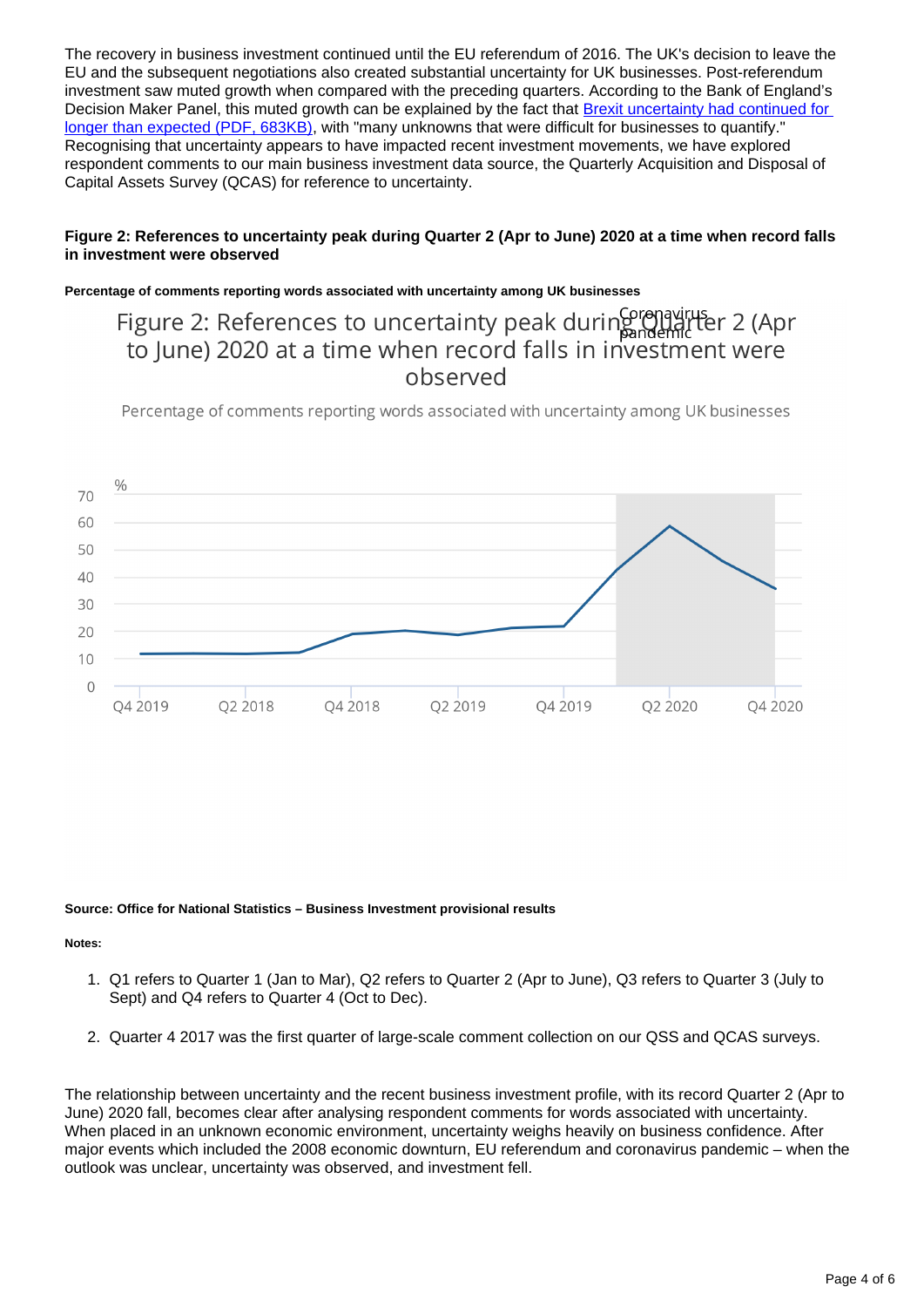In the most recent period, coronavirus and Brexit have had a significant impact on the level of uncertainty amongst UK businesses and their investment decisions throughout 2020. Looking ahead to 2021, uncertainty is likely to remain a factor in investment intentions. The UK government's vaccine roll-out and businesses adjustment to post-Brexit trading are both likely to be strong determinants in how quickly business confidence and with that, investment, recovers.

## <span id="page-4-0"></span>**3 . Business investment data**

[Business investment by asset](https://www.ons.gov.uk/economy/grossdomesticproductgdp/datasets/businessinvestmentbyasset)

Dataset | Released 12 February 2021

Detailed breakdown of business investment by asset, in current prices and chained volume measures, nonseasonally adjusted and seasonally adjusted, UK.

[Gross fixed capital formation - by sector and asset](https://www.ons.gov.uk/economy/grossdomesticproductgdp/datasets/grossfixedcapitalformationbysectorandasset)

Dataset | Released 12 February 2021

Sector and asset breakdowns of gross fixed capital formation (GFCF), including business investment and revisions, in current prices and chained volume measures, non-seasonally adjusted and seasonally adjusted, UK.

[Annual Gross fixed capital formation - by sector and asset](https://www.ons.gov.uk/economy/grossdomesticproductgdp/datasets/annualgrossfixedcapitalformationbyindustryandasset)

Dataset | Released 12 February 2021

Annual sector and asset breakdowns of gross fixed capital formation (GFCF), in current prices and chained volume measures, non-seasonally adjusted and seasonally adjusted, UK.

## <span id="page-4-1"></span>**4 . Measuring the data**

Quality and methodology information on strengths, limitations, appropriate uses, and how the data were created is available in the **[Business investment QMI](https://www.ons.gov.uk/economy/investmentspensionsandtrusts/methodologies/businessinvestmentqmi)**.

### **Changes to this bulletin**

As of June 2020, we have changed the format for the Business investment in the UK statistical bulletin.

The latest estimates of business investment and gross fixed capital formation are discussed in more detail in GDP [first quarterly estimate, UK: October to December 2020.](https://www.ons.gov.uk/economy/grossdomesticproductgdp/bulletins/gdpfirstquarterlyestimateuk/octobertodecember2020)

### **The impact of the coronavirus (COVID-19) on our estimation methods**

In Quarter 4 (Oct to Dec) 2020, the Quarterly Acquisitions and Disposals of Capital Assets Survey, one of the largest data sources for gross fixed capital formation (GFCF) and business investment, had a response rate of 54.6%. This compares with an average response rate of 82% during 2019 at provisional results.

To mitigate against that reduced response, we reviewed survey imputation methods to address particular areas of non-response and reviewed and, where necessary, changed our seasonal adjustment parameters where outliers were identified.